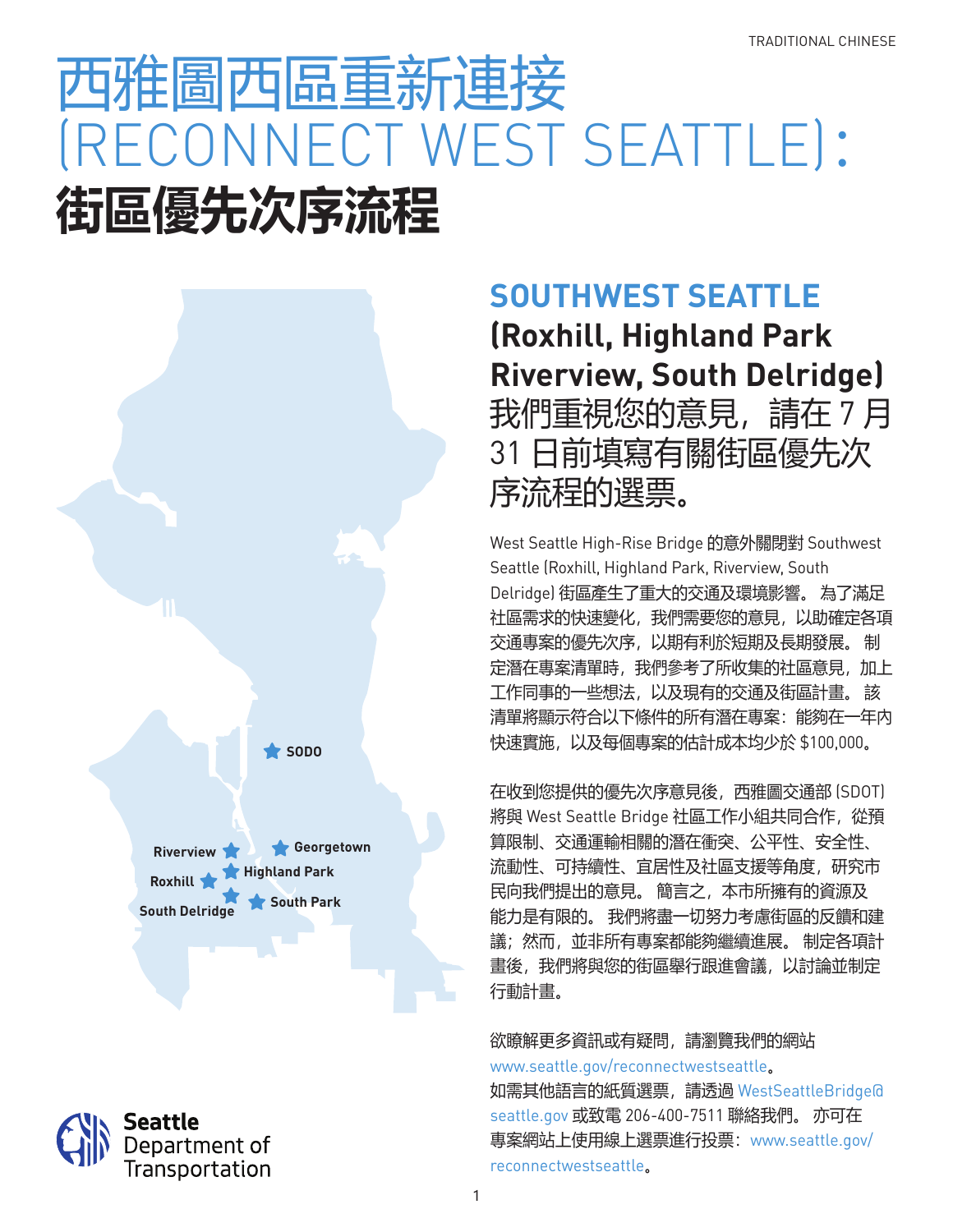### **SOUTHWEST SEATTLE (Roxhill, Highland Park, Riverview, South Delridge) 選票**

| 哪一項是您與本街區的主要聯繫?              |           | 請你優先揀選最多10個項目,以幫助減少西雅圖西高架橋封閉的影響。  |
|------------------------------|-----------|-----------------------------------|
| □ 我在這裡居住                     |           | 備註: 地圖上並未包括所有潛在專案; 若與其他潛在專案有重疊部分, |
| □ 我在這裡工作                     | 可能會有重複標註。 |                                   |
| □ 我在這裡上學                     |           | 項目                                |
| □ 我在這裡進行宗教活動                 | 地圖編號      |                                   |
| □ 我在這裡接受服務                   |           |                                   |
| □ 我在這裡擁有企業                   |           |                                   |
| □ 我在這裡做義工                    |           |                                   |
| □ 其他: _____                  |           |                                   |
|                              |           |                                   |
| 您最擔心 West Seattle Bridge 關閉後 |           |                                   |
| 影響到的哪些方面?                    |           |                                   |
| □ 環境影響/污染                    |           |                                   |
| □ 交通流量/擁擠增加                  |           |                                   |
| □ 車輛超速                       |           |                                   |
| □ 行人安全以及無障礙設施                |           |                                   |
| □ 其他: ______________         |           |                                   |
|                              |           |                                   |
| 您是: (勾選所有適用項)                |           |                                   |
| □ 美洲印第安人或阿拉斯加原住民             |           |                                   |
| □ 亞裔                         |           |                                   |
| □ 黑人或非裔美國人                   |           |                                   |
| □ 西班牙裔或拉丁裔                   |           |                                   |
| □ 夏威夷原住民或太平洋島民               |           |                                   |
| □ 白人                         |           |                                   |
| □ 其他 (請註明) :                 |           |                                   |
|                              |           | 若您希望加入到專案電子郵件訂閱名單,請在下方輸入您的電子郵件地址: |

#### **主要住所的郵遞區號:**

#### **若您還有其他想法、意見或建議,請告知我們:**

#### **您的年齡?**

| $\Box$ 11-17 | □ 36-40      |
|--------------|--------------|
| □ 18-24      | $\Box$ 41-50 |
| $\Box$ 25-30 | $\Box$ 51-64 |
| $\Box$ 31-35 | $\Box$ 65+   |

#### **您如何得知此次街區優先次序流程之 投票事宜?**

- 社交媒體
- 朋友或家人
- 學校、組織或社區團體:

□ 其他: \_\_\_\_\_\_\_\_\_\_\_\_

感謝您提供意見。 請瀏覽 West Seattle Bridge 網站獲取更多資訊:www.seattle.gov/reconnectwestseattle

#### **提交我的選票:**

填寫您的選票後,請透過以下其中一種方式提交: 透過電子郵件傳送您的選票掃描副本:WestSeattleBridge@seattle.gov 透過 WestSeattleBridge@seattle.gov 或致電 206-400-7511 聯絡我們,以獲取街 區內遞交地點 郵寄至市政廳:PO Box 94649, Seattle, WA, 98124-4649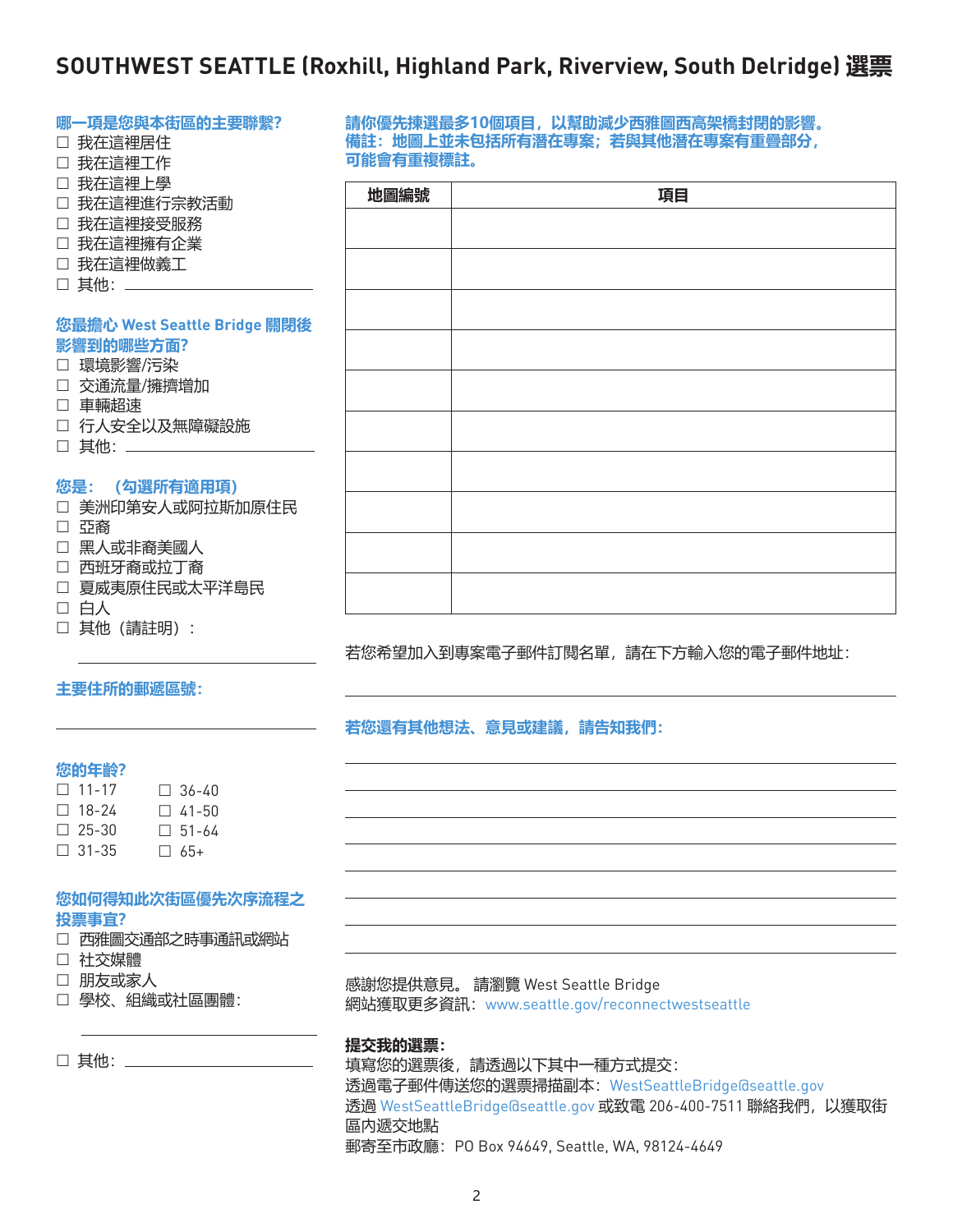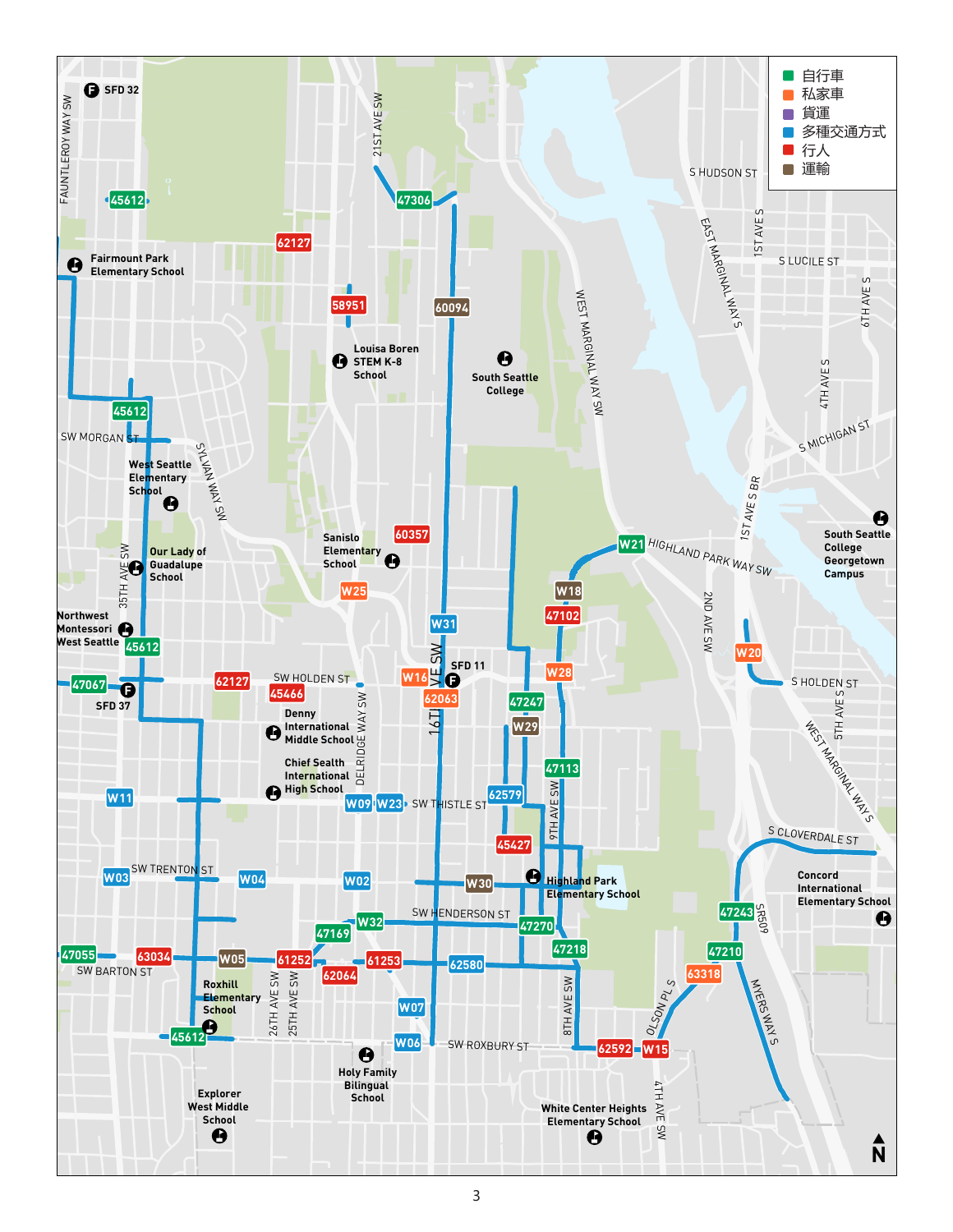| ROXHILL   HIGHLAND PARK   RIVERVIEW   S DELRIDGE |                                  |                                                                                                              |  |  |
|--------------------------------------------------|----------------------------------|--------------------------------------------------------------------------------------------------------------|--|--|
| 地圖上                                              |                                  |                                                                                                              |  |  |
| 編號                                               | 標題                               | 說明                                                                                                           |  |  |
| 47102                                            | 人行道改進                            | 位於 SW Holden St 交叉路口之後的 Highland Park Way SW 東側的人行通<br>道需加闊                                                  |  |  |
| 47067                                            | 自行車道改進                           | 在 SW Holden St 添加一條街道旁的自行車道                                                                                  |  |  |
| 47113                                            | 自行車道改進                           | 在 9th Ave SW 添加一條街道旁的自行車道                                                                                    |  |  |
| 47210                                            | 自行車道改進                           | 在 Olson Place SW 添加一條街道旁的自行車道                                                                                |  |  |
| 47218                                            | 自行車道改進                           | 在 8th Ave SW 添加一條街道旁的自行車道                                                                                    |  |  |
| 47243                                            | 自行車道改進                           | 在 1st Ave SW 添加一條街道旁的自行車道                                                                                    |  |  |
| 47270                                            | 自行車道改進                           | 在 SW Henderson St 上添加一條自行車道                                                                                  |  |  |
| 47306                                            | 自行車道改進                           | 在 SW Dawson St 上添加一個自行車共用車道標誌                                                                                |  |  |
| 58951                                            | 人行道改進                            | 在 Louisa Boren SW 23rd Ave Walkway 安裝具有雨水收集功能的生物過濾<br>池                                                      |  |  |
| 60094                                            | 運輸改進                             | 在 16th Ave SW 和 SW Findlay St 替换混凝土板, 以修復車行道並改善交通<br>運輸體驗                                                    |  |  |
| 60357                                            | 人行道改進                            | 在 18th Ave SW 東側安裝一條人行通道                                                                                     |  |  |
| 61252                                            | 人行道改進                            | 沿 SW Barton St 安裝人行道改進措施                                                                                     |  |  |
| 61560                                            | 人行道改進                            | 作為「安全上學路線」計畫 (Safe Routes To School) 的一部分, 在 18th Ave<br>SW 開設幾條新的人行道                                        |  |  |
| 61253                                            | 人行道改進                            | 在 Delridge Way SW 和 SW Barton St 安裝人行橫道改進措施                                                                  |  |  |
| 62063                                            | 交通改進                             | 在 16th Avenue SW 和 SW Holden Street 添加北行以及南行方向的左轉車道                                                          |  |  |
| 62064                                            | 人行道改進                            | 在 23rd Ave 與 24th Ave SW 之間的 SW Barton St 南側, 安裝一條人行通道<br>和一些路緣坡道                                            |  |  |
| 63318                                            | 安全改進                             | 在 Olson Place SW (在 3rd Ave SW 以北) 安裝東北向以及西南向的雷達測<br>速標誌                                                     |  |  |
| W16                                              | 訊號燈改進                            | 更新訊號燈以解決 16th Ave SW 和 SW Holden 的交通負荷加大的問題                                                                  |  |  |
| W18                                              | 運輸改進                             | 在 Highland Park Way SW 添加巴士專用車道 (Route 131), 路段範圍從 SW<br>Holden 一直到 West Marginal Way, 然後越過 1st Ave 橋前往西雅圖方向 |  |  |
| W20                                              | 車行道改進                            | 增加 West Marginal Way S 的車道數量, 以連接 1st Ave 橋的上坡道                                                              |  |  |
| W21                                              | 自行車道改進                           | 在 West Marginal Way S 與 HIghland Park Way SW 的交叉路口, 改善自行<br>車道的標記                                            |  |  |
| W23                                              | 路標標誌改進                           | 在四個方向的交叉路口添加路標標誌, 以方便 SW Thistle St 上位於 20th 及<br>18th 的車輛、自行車及行人交通運輸                                        |  |  |
| W24                                              | 交通改進                             | 緩解從 Delridge Way 以東及以西的街道轉入 SW Holden St 有困難的問題                                                              |  |  |
| W25                                              | 訊號燈改進                            | 更新訊號燈以解決 Orchard St. 和 Delridge Way SW 的交通負荷加大的問題                                                            |  |  |
| W27                                              | 訊號燈改進                            | 更新訊號燈以解決 8th Ave SW 和 SW Roxbury 的交通負荷加大的問題                                                                  |  |  |
| <b>W28</b>                                       | 車行道改進                            | 在 Highland Park Way SW 接近 SW Holden St 交叉路口的上坡南行車道,<br>加大附著牽引力                                               |  |  |
| W29                                              | 安全改進                             | 在 11th 和 Kenyon 添加停車標誌                                                                                       |  |  |
| <b>W30</b>                                       | 「康樂街」(Stay Healthy<br>Street) 計畫 | 關閉 SW Trenton St 的「康樂街」計畫, 並尋找交通流量較低的其他位置                                                                    |  |  |
| W31                                              | 安全改進                             | 加大西雅圖警察局在 16th Ave SW 的執法力度                                                                                  |  |  |
| <b>W32</b>                                       | 自行車道改進                           | 在 SW Barton St 上 30th Ave SW 至 9th Ave SW 路段範圍内, 移除停車區<br>域,並添加受保護雙向自行車道                                     |  |  |
| <b>W33</b>                                       | 運輸改進                             | 增加地鐵線 131 (Metro Route 131) 的服務                                                                              |  |  |
| W34                                              | 運輸改進                             | 增加地鐵巴士服務以方便使用半島的東西交通, 即前往 California St. /交界區<br>域                                                           |  |  |
| W35                                              | 安全改進                             | 在整個高地公園 (Highland Park) 街區的無標誌交叉路口處, 添加停車標誌                                                                  |  |  |
| W36                                              | 安全改進                             | 在整個高地公園街區實施更多交通穩靜化措施                                                                                         |  |  |